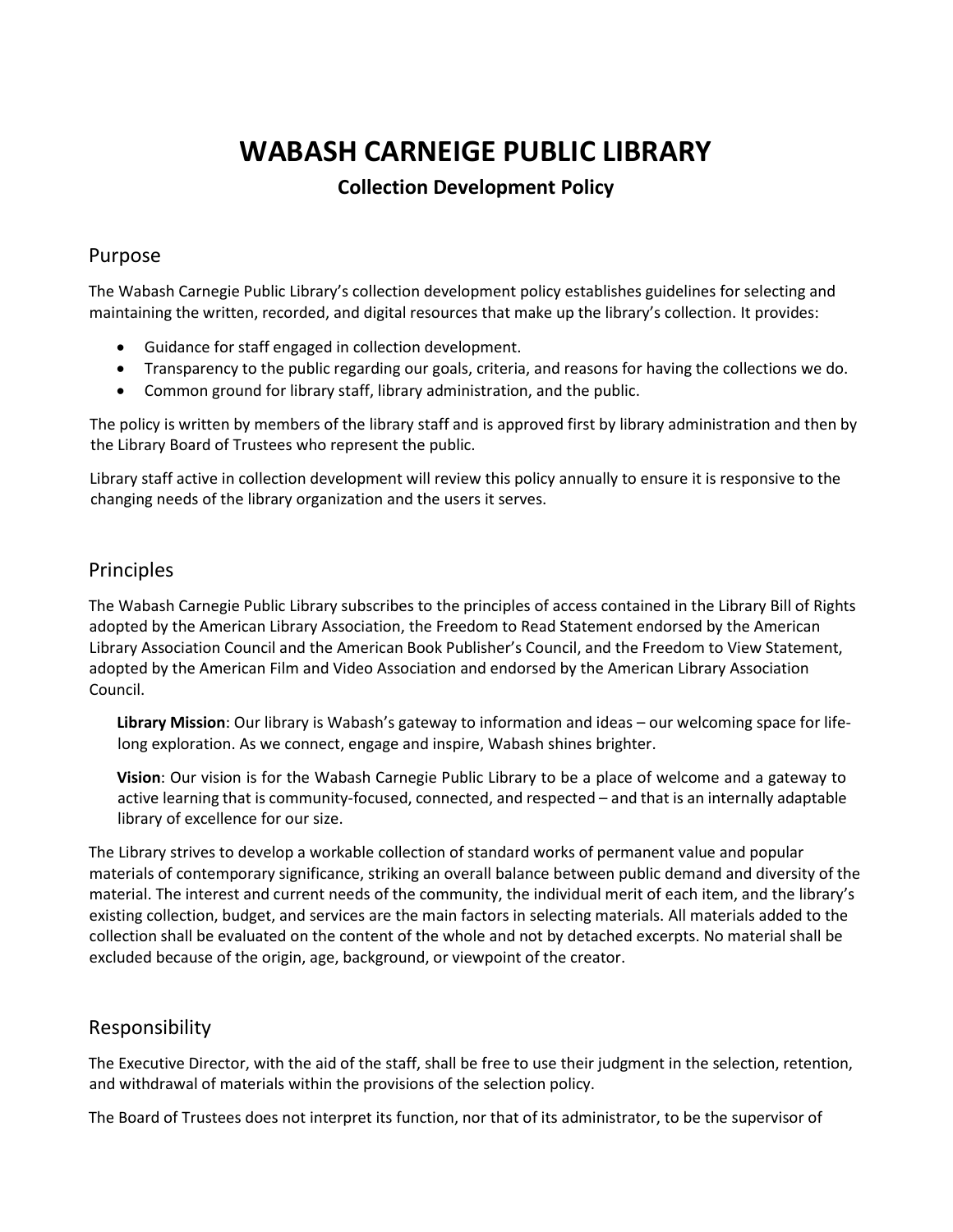public morals. The Board believes in the freedom of the individual and the right and obligation of the parents and guardians of minor children to develop, interpret, and enforce their codes of acceptable conduct within their households.

# Material Selection

Library Materials are selected based on reviews and recommendations of professional reviewers; citations and annotations in library periodicals; bibliographies by authorities in the library profession or other subject field; professional or other periodicals covering a special field; inclusion in a database of titles supplied by a vendor of library materials; inclusion in reading lists room from high schools, colleges and universities, and other educational and recreational organizations; patron recommendations; and listing in publisher's catalogs.

The following current selection aids both online and in print are most often consulted by the Wabash Carnegie Public Library: *Booklist, Library Journal, School Library Journal, Publisher's Weekly, Baker and Taylor's Book Alert and Forecast, Kirkus, Book Marks, and* New *York Times Book Review.*

The following selection guides both online and in print are also used: *Best Books for Children; Best Books for Junior High Readers, Best Books for Senior High Readers; Children's Catalog; and Core Collection guides (fiction & non-fiction for children's).*

**General Criteria**: The following apply to all acquisitions:

- Community Demand
- The Creator's reputation and general significance as an author, editor, or illustrator
- Scarcity of material on the subject, both in the collection and in a publication generally
- The relationship of the subject matter to the collection
- Timeliness or permanence of the work
- Accuracy and authoritativeness
- Appropriateness for, and ease of use by, the intended audience
- Reputation and standing of the publisher
- Price and availability
- Format and ease of use
- Physical quality and size
- Availability of the material in other libraries within an accessible local, regional, or state network

**Age-Specific Criteria**: In addition to the above, specific criteria apply by material age level materials as below:

• Adult Books: The fiction and non-fiction book collection shall be developed as a gateway to information and ideas.

Non-fiction shall be selected according to its factual accuracy, usefulness, and compatibility with community and collection development needs. The library seeks to identify current areas of strong community interest and provides coverage in these areas in its collection development plans. Emphasis is placed on self-education, personal interests, and enrichment, practical and recreational needs, recreational needs, the research needs of middle school and high school students, and applied science and technology.

Included in non-fiction are local history and genealogy materials which document the history of Wabash County. Non-fiction includes circulating and non-circulating (reference) materials.

Adult fiction shall be selected based on literary merit, the significance of, and the need for the book in the collection. Community demand shall play a strong role in determining emphasis upon the works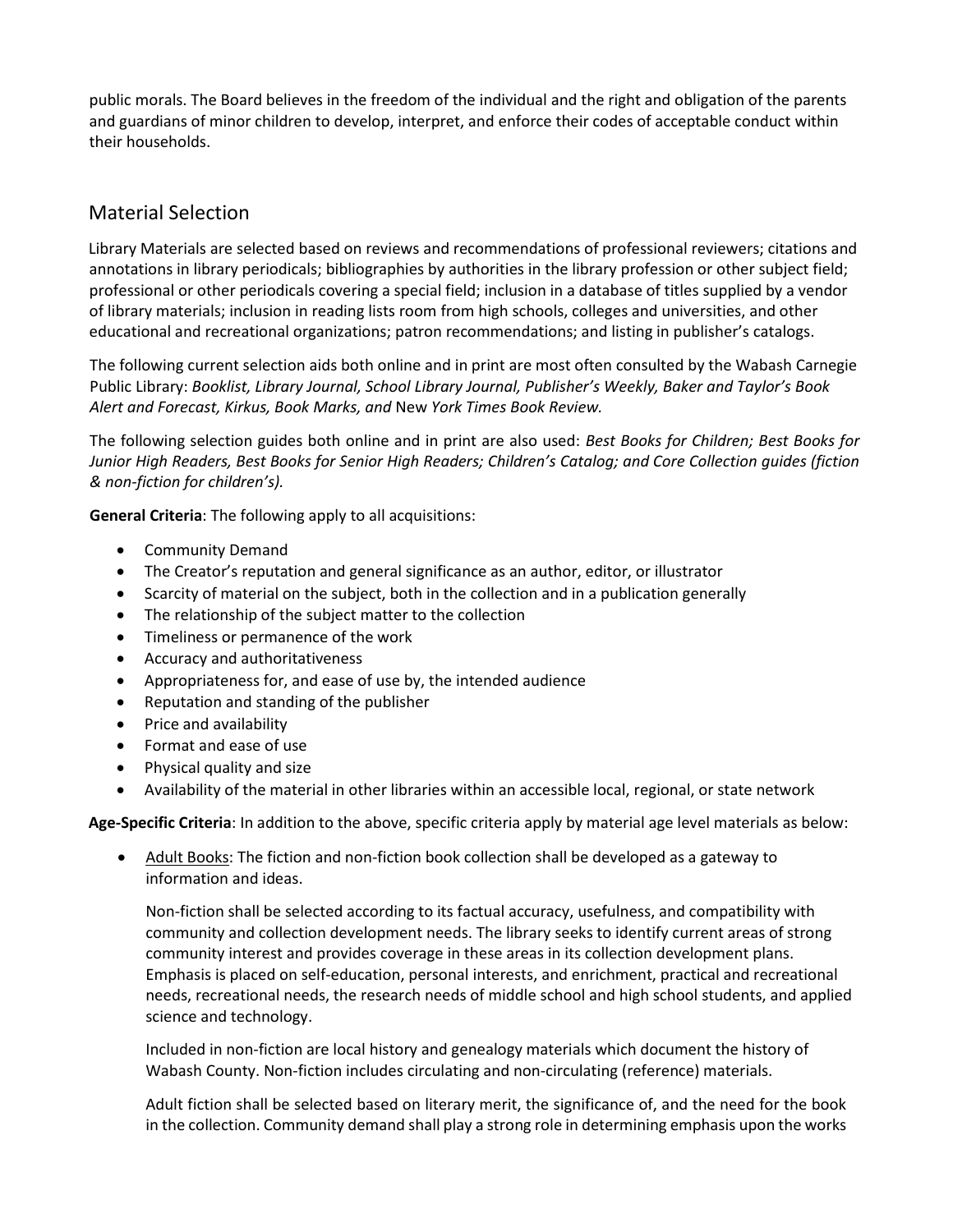of specific authors. Adult fiction is a circulating collection. Various formats shall be provided to meet the needs of different segments of the community and shall include large print, paperback, as well as a standard print in hardcover.

• Young Adult Books: The Library shall provide a separate fiction collection for young adults, ages twelve to eighteen.

The selection of young adult books shall follow the general selection criteria, plus the specific selection criteria outlined for materials published specifically for this age group, as well as suitable adult materials.

Young adult books shall be selected from the literature that responds to change within the juvenile population. These include titles of works that have problematic themes, as well as titles geared to readers from a variety of socioeconomic and cultural backgrounds.

• Children's Books: The library shall provide a separate book collection for children, ages birth to eleven (pre-school through grade six). The children's book collection shall cover a wide range of sophistication and reading levels to satisfy both a child's recreational reading needs and the demands of a typical elementary school curriculum.

Exposure to a broad selection of informational and recreational materials stimulates a child's desire to read and to grow intellectually. The final responsibility for an individual child's selection of library materials shall rest with the parent or guardian.

Juvenile fiction plays an important role in the learning experience of a child through its ability to introduce a wide range of experiences that otherwise may never be encountered by the child. Juvenile fiction shall be selected based on the literary merit and validity of the theme. The fiction collection shall be identified in broad categories by age, grade, and/or reading level.

Juvenile non-fiction shall be purchased for various levels of maturity and for parents and teachers to use with children. An effort shall be made to obtain only material that is authoritative and up to date.

Non-fiction is a circulating and non-circulating (reference) collection.

**Other Criteria**: In addition to the general criteria, other materials use the following:

- Periodicals: The Library shall subscribe to periodicals to meet the cultural, educational, informational, and recreational needs of adults and children. Periodical titles shall be reviewed annually to ensure maximum usefulness to the public, taking into consideration the annual budget and the following criteria:
	- o Community interest
	- o Accuracy and objectivity
	- o Accessibility through electronic databases and paper indexes
	- o Need as a reference source
	- o Recommendations from professional sources such as *Katz's Magazines for Libraries*
	- o Price
- Newspapers: The library shall subscribe to selected local, state level, and national newspapers as needed. Limited back issues of *The Wabash Plain Dealer* will be kept. *The Wabash Plain Dealer* will also be maintained on microfilm and digitally for genealogy and local history research.
- Information/Vertical Files: The information files supplement the book and magazine collection by presenting brief and current information on various subjects, including genealogy and local history.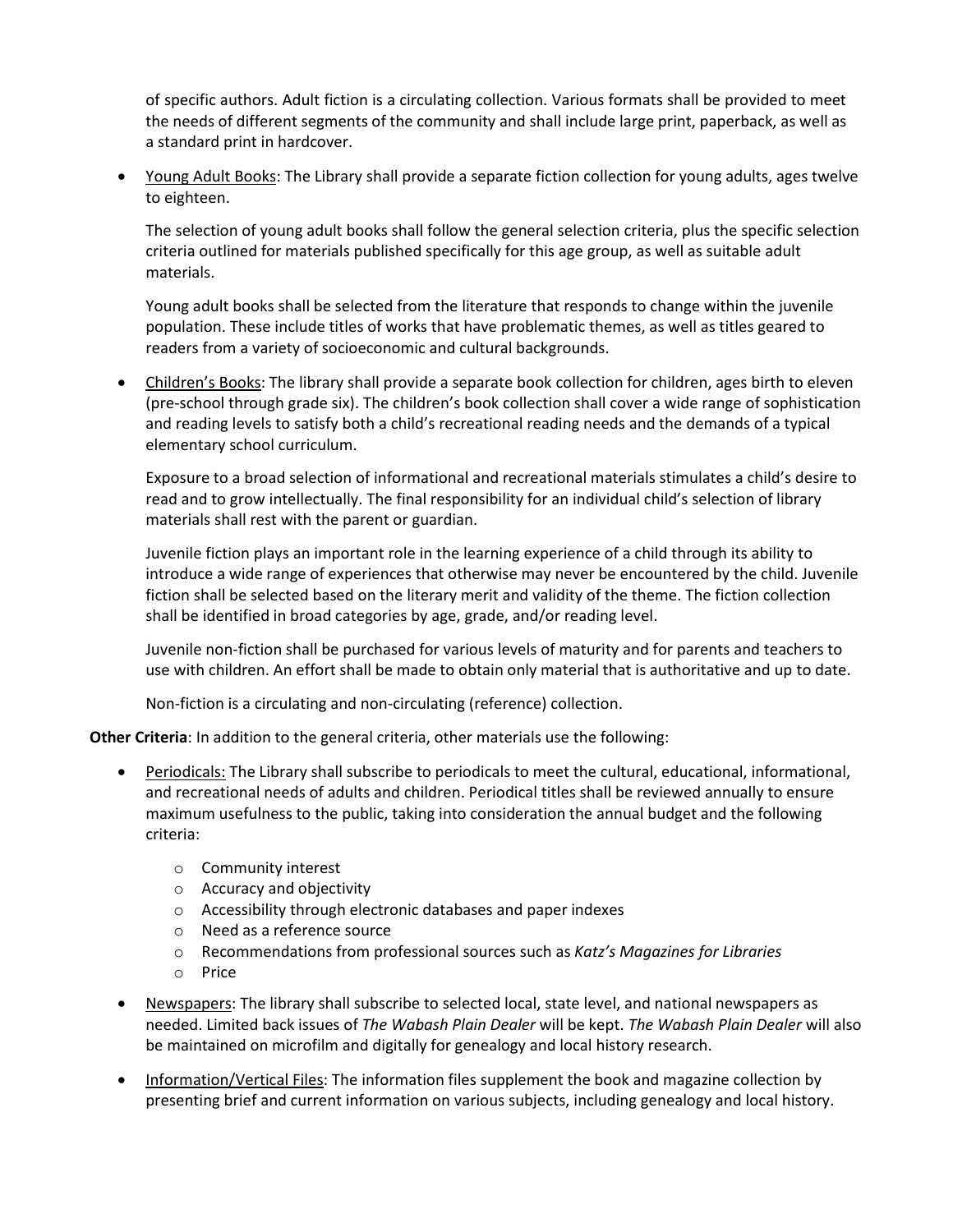- Non-print Materials: The Library shall provide a gateway to information and ideas through the provision of various formats of non-print materials.
- DVDs/Blu-Rays: Feature-length films for all ages shall be provided to complement the library's total collection. Emphasis shall be on an instructional, documentary, family-friendly, and educational DVDs/Blu-rays.
- Software and Online Services: The Library shall provide educational, informational, and instructional software, online Internet access for use by the public on the library's public access microcomputers.

## Collection Maintenance

**Staff Process:** Materials in all formats shall be withdrawn from the collection due to outdated information, poor physical condition, duplicate copies, duplicate information, or lack of use and space. The primary purpose of withdrawing materials ("weeding") is to ensure the vitality of the collection, its usefulness to the community, and to make room for newer materials. The library uses the CREW method as a guideline for this work.

**Community Involvement**: The library welcomes and encourages community involvement with respect to collection development. The library fully supports the quest for knowledge. Intellectual Freedom is acknowledged and protected. Patrons may suggest items for purchase, donate materials for possible inclusion in collection, and request a review about materials in or removed from the collection. A patron wishing to suggest an item's purchase for the collection may do so at any service desk or through the email contact form on the library's website. If a patron believes an item has been weeded incorrectly or should be removed from the collection may fill out a *Request for Reconsideration* form, available at any service desk or the library's website under "Policies and Fees" on the "About WCPL" page.

**Formal Reconsideration:** Staff receiving a written *Request for Reconsideration*, will give it immediately to the Executive Director for review.

The Executive Director will review the material and contact the customer to ask further questions. The Executive Director will decide as to any action in alignment with this policy and in consultation with library staff and/or the Board of Trustees as appropriate. The Executive Director will notify the patron in writing of the library's decision on the matter.

A patron who would like to appeal the decision may attend the library's next Board of Trustees meeting. Any documentation the customer wants to present to the Board of Trustees must be delivered to the Executive Director one week before the Board meeting, so Trustees have ample time for review. The Library's Board of Trustees will have a final decision on making authority on the matter.

Once WCPL completes the reconsideration process for a specific title, that decision stands for a period of three years and will not be revisited during that time period.

#### **APPROVED BY LIBRARY BOARD OF TRUSTEES:** April 19th, 2022